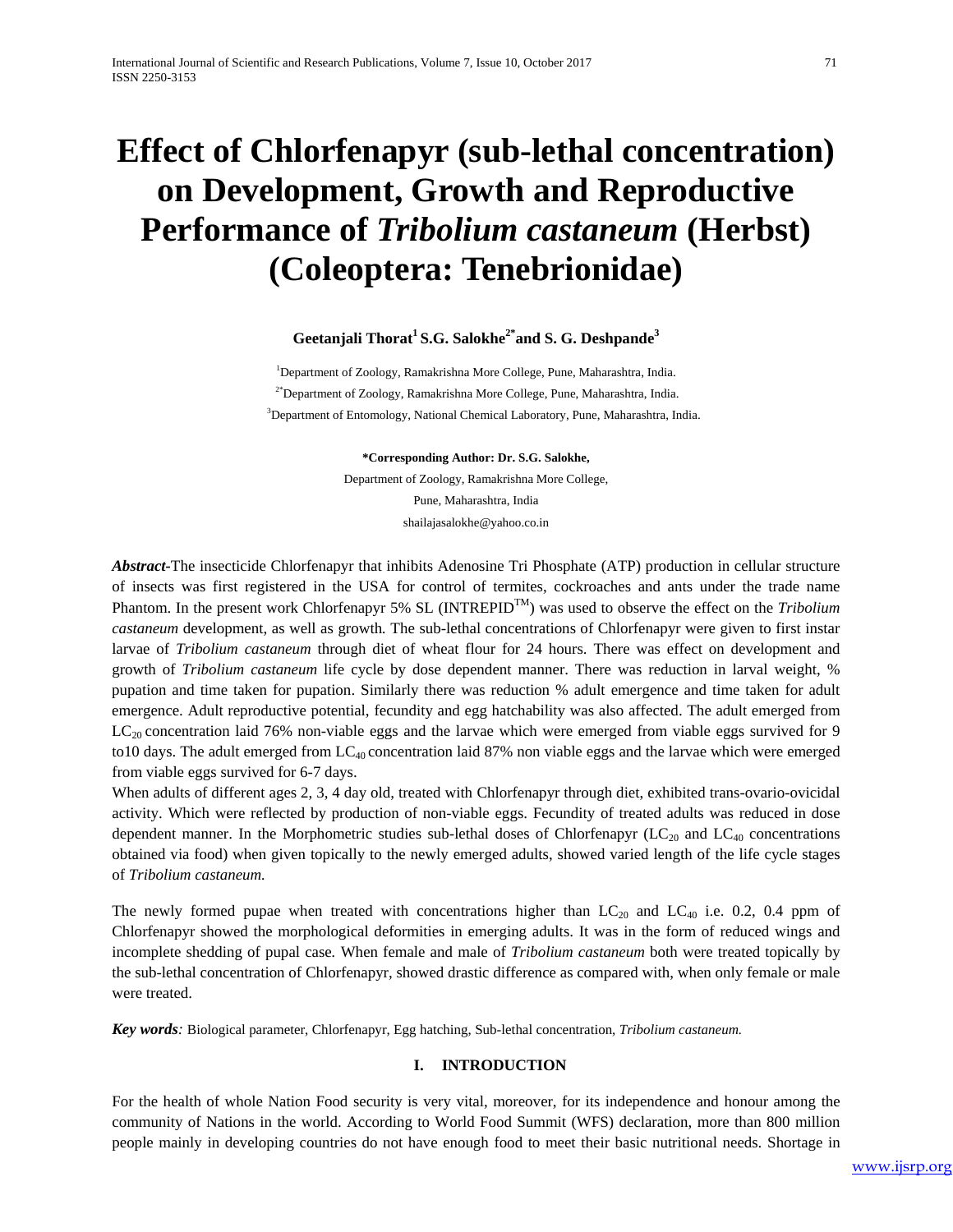food grain production can lead to harmony upsetting in the world. Therefore insect pests are the major concern. A poor post-harvesting technology has reduced 35% of crop annually. The synthetic pesticides reduce these losses by constituting an efficient method. Man has struggled to protect his crops from evasion by insects, microbial pathogens and other pests, over the centuries. Almost any kind of stored grains are subjected to attack by insects, which are highly specialized and in most cases are of small size and have high reproductive potential, which make them easily concealed in grains and carried to many parts of the world. Approximately one third of the global food production is destroyed annually by field and storage pests. *Tribolium castaneum* (Herbst), commonly called Red flour beetle, is wide spread stored grain insect [1]. It is cosmopolitan pest which primarily attacks milled grain products and is of great economic importance. It is affinity for raw stored grains, milling facilities, food warehouses [2]. Both adult and larvae feed on grain dust and broken grains but not undamaged whole grains. Although, it develops well on broken grain kernels or processed grain products [3], damages flour and bakery, bran, cereals, and dried fruits. Quality and quantity of stored products are adversely affected by *Tribolium castaneum* [4]*.* Furthermore, *Tribolium castaneum* secrets lethal chemicals [5], which directly attacks on the grains and as a result grains are contaminated mainly due to hydroxyl quinine [6]. The beetle has a stable carbolic smell due to benzoquinones secretion [7], which passes from the contaminating grain to the flour and may have carcinogenic effects [8]. *Tribolium castaneum* is originally much more pesticide resistant than other stored product insects and this resistance can rapidly increase more than 10 fold. Its short development cycle and easiness of laboratory cultures maintain on a simple medium has made this species a popular choice as a model organism for studying pesticide effects [9].

The insecticidal pyrole Chlorfenapyr (INTREPID<sup>TM</sup>) is new compound which was initially registered in USA to control termites, cockroaches and ants. Its activity is based on the mitochondrial effect. Its mode of action is totally different from conventional pesticides. It functions to uncouple oxidative phosphorylation of ATP production and loss of energy leading to cell dysfunction and subsequent death of organism [10]. Insect metabolic processes are influenced by Chlorfenapyr insecticides due to which they are in demand against many field pests to protect vegetables like cabbage, chillies and cotton plant. Present studies had undertaken to evaluate the effect of Chlorfenapyr on, Biological and Morphometric parameters of different developmental stages like adult, egg, larvae, and pupae of *Tribolium castaneum* to suggest suitable management options.

#### **II. MATERIAL AND METHODS**

#### *A. Maintenance of culture of Tribolium castaneum*

*Tribolium castaneum* culture was maintained whole wheat flour which was 95% and Brewer's yeast was 5% by weight, at  $29\pm1\textsuperscript{0}$ C and 60% relative humidity. Eggs were collected every two days from cultures, by sieving (sieve number 40) diet infested with adults. Newly emerged adult were obtained by collecting pupae and monitoring them for adult emergence.

#### *B. Studies of dose response on first instar:*

The preparation of stock solution of Chlorfenapyr was carried out. Different volumes of Chlorfenapyr from stock solution were made and then thoroughly incorporated into diet. For the complete evaporation of solvent from treated flour, was kept at room temperature, before experiment was started. The  $LC_{20}$  and  $LC_{40}$  values of Chlorfenapyr through diet was determined by releasing neonates of *Tribolium castaneum* in diet treated with various concentrations of insecticide. Acetone mixed diet was used as control. The tested sets of five replicates with 10 first instar larvae for each concentration were taken. After 7 days interval the mortality was recorded. By regression analysis, the values of  $LC_{20}$  and  $LC_{40}$  were extrapolated.

#### *C. Effect on larval Development and growth of T. castaneum:*

The insecticide Chlorfenapyr, its effect of sub-lethal concentrations  $(LC_{20}$  and  $LC_{40})$  through diet on larval development growth and morphological end points such as percentage pupation, time taken for pupation, percent adult emergence and time taken for adult emergence was examined. Examination was done by introducing 10 neonates of *Tribolium castaneum* in Chlorfenapyr in treated diet. The tested sets of five replicates were prepared. Acetone mixed diet was used as control. The larvae were transferred to normal diet after 24 hours. These larvae ten at a time, were weighed on seventh day after the start of the experiment.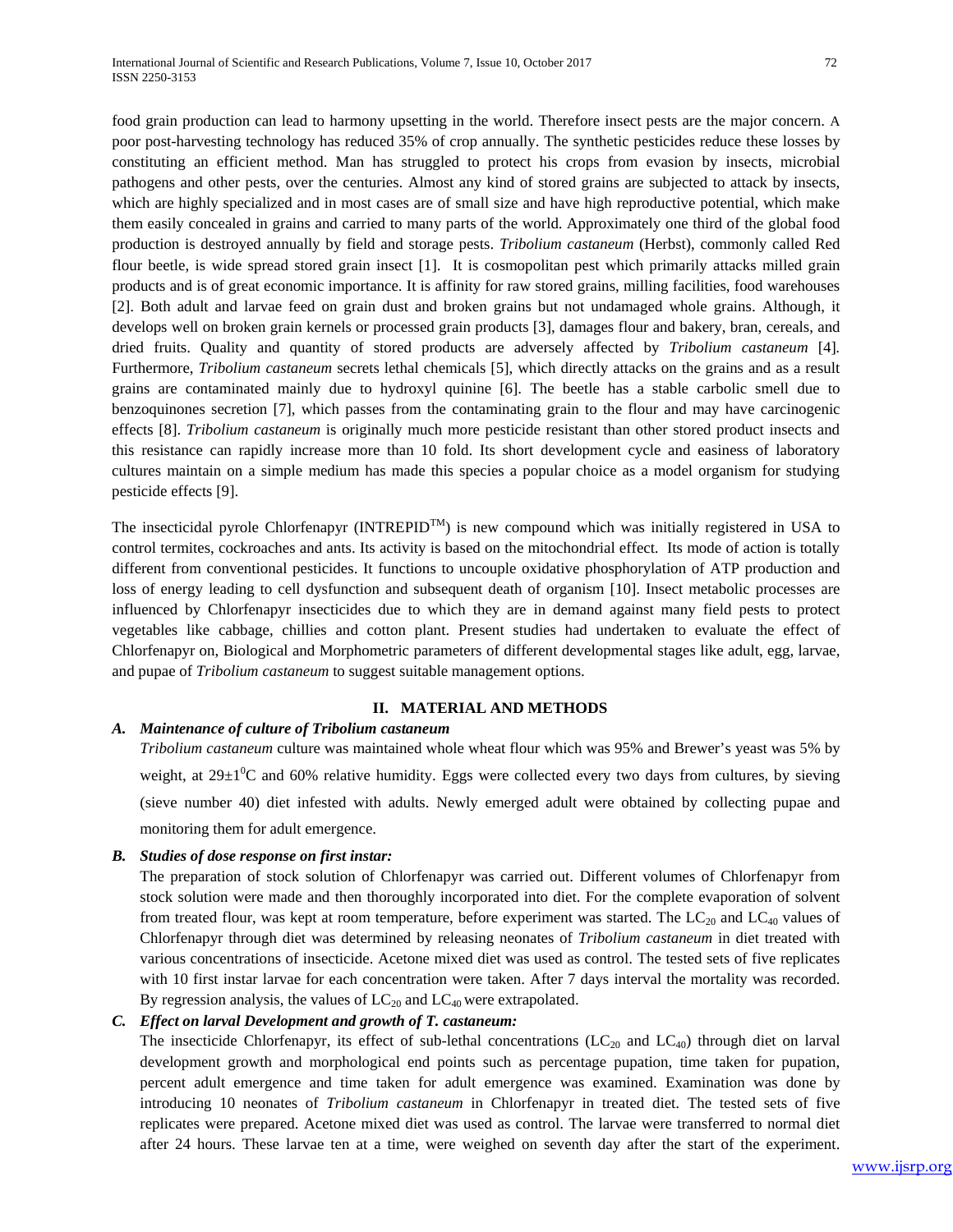Observations were made every day, once pupation had begun in any of the treatment, for percentage pupation, time taken for pupation, percent adult emergence and time taken for adult emergence. To analyze the data for significance regression analysis and one way ANOVA was carried out.

## *D. Effect on Fertility and Fecundity of Adults T.castaneum:*

The fresh white newly formed pupae were isolated from the culture. These pupae were observed daily for adult emergence. The newly emerged adults were sexed. In the separate glass vials containing diet treated with  $LC_{20}$ and  $LC_{40}$  of Chlorfenapyr, the two day, three day and four day old, adults were kept in a pair. Acetone treated diet was used as control. Observations were made for their reproductive potential and egg hatchability. All experiments were replicated five times. By ANOVA, the obtained data was analysed and the results were compared by using Students- t test.

## **E.** *Effect on egg hatchability of T.castaneum:*

The hatchability of eggs was determined by placing twenty eggs in the Chlorfenapyr ( $LC_{20}$  and  $LC_{40}$ ) through diet, for the observations of effect of insecticide. Acetone treated diet was used as control. Hatching of eggs was recorded every day, till hatching in the control was completed. All the experiments were replicated five times. Data was analysed by two ways ANOVA. Regression analysis was performed to determine dose-dependent relationship.

# **F.** *Effects of topical treatment of Chlorfenapyr on Morphometric measurements and analysis of different life cycle stages of T. castaneum*

The sub-lethal dose (LC<sub>20</sub> and LC<sub>40</sub> of Chlorfenapyr as obtained for one day old larvae through diet), its 1µl was given topically to each the of female and male adults on the ventral surface between the mesothorasic and metathorasic legs by using a Hamilton micro-syringe. Distilled water treated adults were kept as a control. The eggs of these topically treated pair were collected and measurements were taken using digital Vernier calliper (MITUTOYO make). The measurements of eggs, neonates,  $7<sup>th</sup>$ ,  $10<sup>th</sup>$ ,  $15<sup>th</sup>$  day old larvae, pupae, adults were recorded and analysed by ANOVA and Z-test. All the experiments were replicated for five times.

## **G.** *Effects of topical application on Pupae*

By collecting last instar larvae and monitoring them for pupation, newly fresh white pupae were obtained. These pupae were treated from its ventral surface by using Hamilton micro-syringe, with different concentrations of Chlorfenapyr to find out  $LC_{20}$  and  $LC_{40}$  concentrations. The dispensing volume of solution at any concentration was always 1µl per pupae and control pupae treated similarly with 1µl of distilled water alone. After 24 hours of treatment, the treated and control pupae were transferred to normal diet. Mortality was recorded by observing % adult emergence.  $LC_{20}$  and  $LC_{40}$  values were deducted by extrapolation of probit mortality. At  $LC_{20}$  and  $LC_{40}$  treated pupae showed mortality but the development was normal. Therefore higher doses (0.2, 0.4 ppm) of Chlorfenapyr were applied to observe the effect on development of *Tribolium castaneum*. At these concentrations, observations were made on % adult emergence, time taken for adult emergence, abnormal adults, and pupal-adult intermediates and percent normal adults.

## *H. Effect of Topical application on adults*

The pupae were isolated and sexed according to [11], and kept separately for emergence of adults, from subcultures of beetles. The dose response was determined by applying 1µl various concentrations of Chlorfenapyr to the ventral surface of the newly emerged, fresh, adults, in-between the mesothorasic and metathorasic legs using a Hamilton micro syringe. Adults treated similarly with 1µl of distilled water alone were used as controls. The treated and control adults were transferred to normal diet, after 24 hours of treatment. Mortality records were noted. The extrapolation of probit mortality was used to derive  $LC_{20}$  and  $LC_{40}$  values of Chlorfenapyr. The newly emerged female and male adults were treated with  $LC_{20}$  and  $LC_{40}$  of Chlorfenapyr and their crosses were performed as follows:

- 1. Normal male  $\times$  Normal female
- 2. Treated male  $\times$  Normal female
- 3. Treated female  $\times$  Normal male
- 4. Treated male  $\times$  Treated female

 Five replicates per concentration and a pair of adults per replicate were prepared. After 24 hours of the treatment normal diet was provided to above adults. Observations were made on adults fertility, reproductive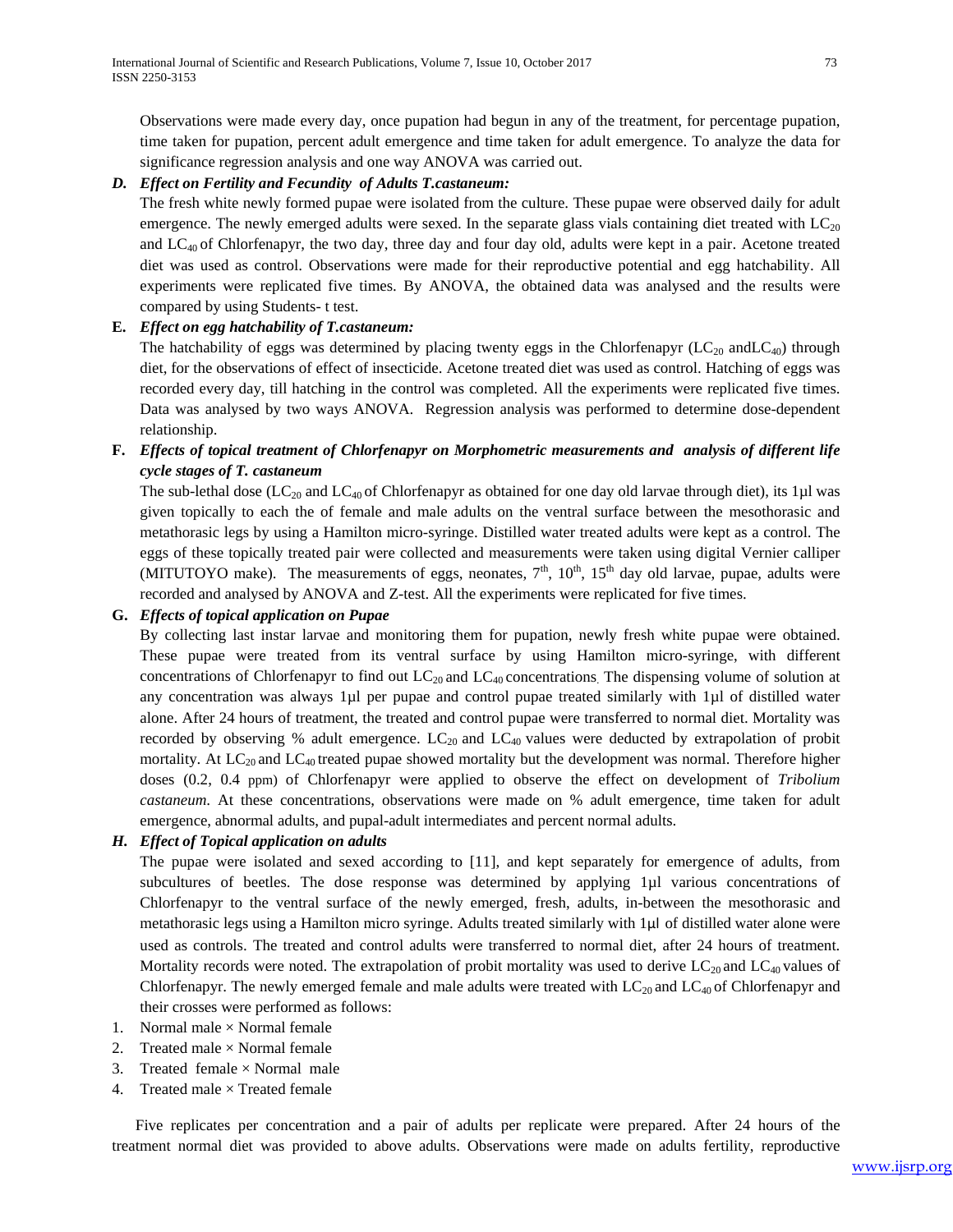potential and ovi-position. All experiments were replicated five times. Eggs were collected daily up to the seventh day after the treatment. Thus fecundity and fertility was recorded. This data was analyzed by one way ANOVA.

#### **III. RESULTS:**

#### A. *Effect on larval Development and growth of T. castaneum:*

The sub-lethal concentrations of Chlorfenapyr via food to newly hatched larvae of *Tribolium castaneum* derived from the regression equation were  $LC_{20} = 0.0094$ ppm and  $LC_{40} = 0.0256$ ppm (Fig. A.1). Dietary treatment of *Tribolium castaneum* larvae with sub-lethal concentrations of Chlorfenapyr ( $LC_{20}$  and  $LC_{40}$ ) significantly reduced the larval weight on seventh, tenth and fifteenth day in dose dependent manner. Similarly pupae and adults weight was also reduced as compared to the control in dose dependent manner (Fig.A.2). A significant reduction in larval survival (%), pupal formation (%) and adult emergence (%) were observed with increase in concentration of Chlorfenapyr (Table A.1, Fig.A.3). Furthermore adults emerged from larvae fed on diet at  $LC_{20}$ and  $LC_{40}$  concentrations, laid non viable eggs (76% and 87% respectively). At  $LC_{20}$ , larvae which emerged from viable eggs died immediately or survived up to 9-10 days. Similarly at  $LC_{40}$  which emerged from viable eggs survived up to 6-7 days of larval stage.

#### *B. Effect on Fertility and Fecundity of Adults T.castaneum:*

When the number of eggs laid by treated two, three, four day old adults were compared with control, using ANOVA test. The student t-test for equality of average was also found to reduce in dose dependent manner (Table B.1) (Where,  $t_{18}$ , 0.05 = 2.101). It was observed that, the average fertility rate was reduced.

#### *C. Morphometric Measurements of different life cycle stages of T.castaneum:*

The sub-lethal concentration of Chlorfenapyr effect on different stages of *Tribolium castaneum* viz eggs, neonates,  $7<sup>th</sup>$ ,  $10<sup>th</sup>$ ,  $15<sup>th</sup>$  day old larvae, newly formed pupae and adult were compared with control. The length of all stages were analysed by ANOVA and Z test the value  $(Z, 0.05=1.64)$  (Table C-1), in which results showed all the values were significant. The length of each of the developing stages was reduced in dose dependent manner as compared to control. (Table C1) (Fig-C1-C10)

#### *D. Effect of topical application on Pupae of Tribolium castaneum*

The  $LC_{20}$  and  $LC_{40}$  values for topical application of newly emerged adults deduced from extrapolation of probit log analysis were  $LC_{20} = 0.029$  ppm and  $LC_{40} = 0.101$  ppm (Fig D1) at these concentrations, mortality was recorded with no abnormalities of emerging adult. High dose of Chlorfenapyr 0.2 and 0.4 ppm treatment to newly formed pupae results into 63.33% and 86.66% mortality respectively during pupal stage itself. Newly formed pupae, when treated with higher concentrations of 0.2  $\&$  0.4 ppm of Chlorfenapyr the emerging adults had morphological deformities. They were with reduced wings and unable to free themselves from pupal cuticle (FigD-2, 3). There was delay in adult emergence with increasing concentration of Chlorfenapyr as compared with control (Table D-1).

#### **E.** *Effect of topical application on adults of Tribolium castaneum*

The  $LC_{20}$  and  $LC_{40}$  values for topical application of newly emerged adults deduced from extrapolation of probit log analysis were  $LC_{20} = 0.05$  ppm and  $LC_{40} = 0.127$  ppm (Fig E1). When either sex adults of *Tribolium castaneum* were treated topically with sub-lethal concentration of Chlorfenapyr there was reduction in fecundity as compared to that of control, (Table E1 and E2). The fecundity of normal females when crossed with treated males was less in both the concentrations respectively than that of control (Fig. E2). When only females treated by sub-lethal concentration of Chlorfenapyr crossed with normal males, number of eggs laid was lesser than that of the pair in which the normal females and treated males were crossed (Fig. E3). Fecundity was reduced when both sexes *Tribolium castaneum* were treated compared to the pair in which any one sex was treated, (t12,  $0.05=2.179$ ) (Table, E1 and E2) (Fig. E4). In LC<sub>20</sub> concentration, the average number of eggs laid by pair in which treated female crossed with normal male were more than that of both the sexes were treated (Table E3 and E4). At  $LC_{40}$  concentration, the average number of eggs laid by a pair with treated female was not equal to the pair in which only males were treated. The increasing concentrations of insecticide Chlorfenapyr decrease the reproductive potential of adults, irrespective of gender.

### **IV. Discussion**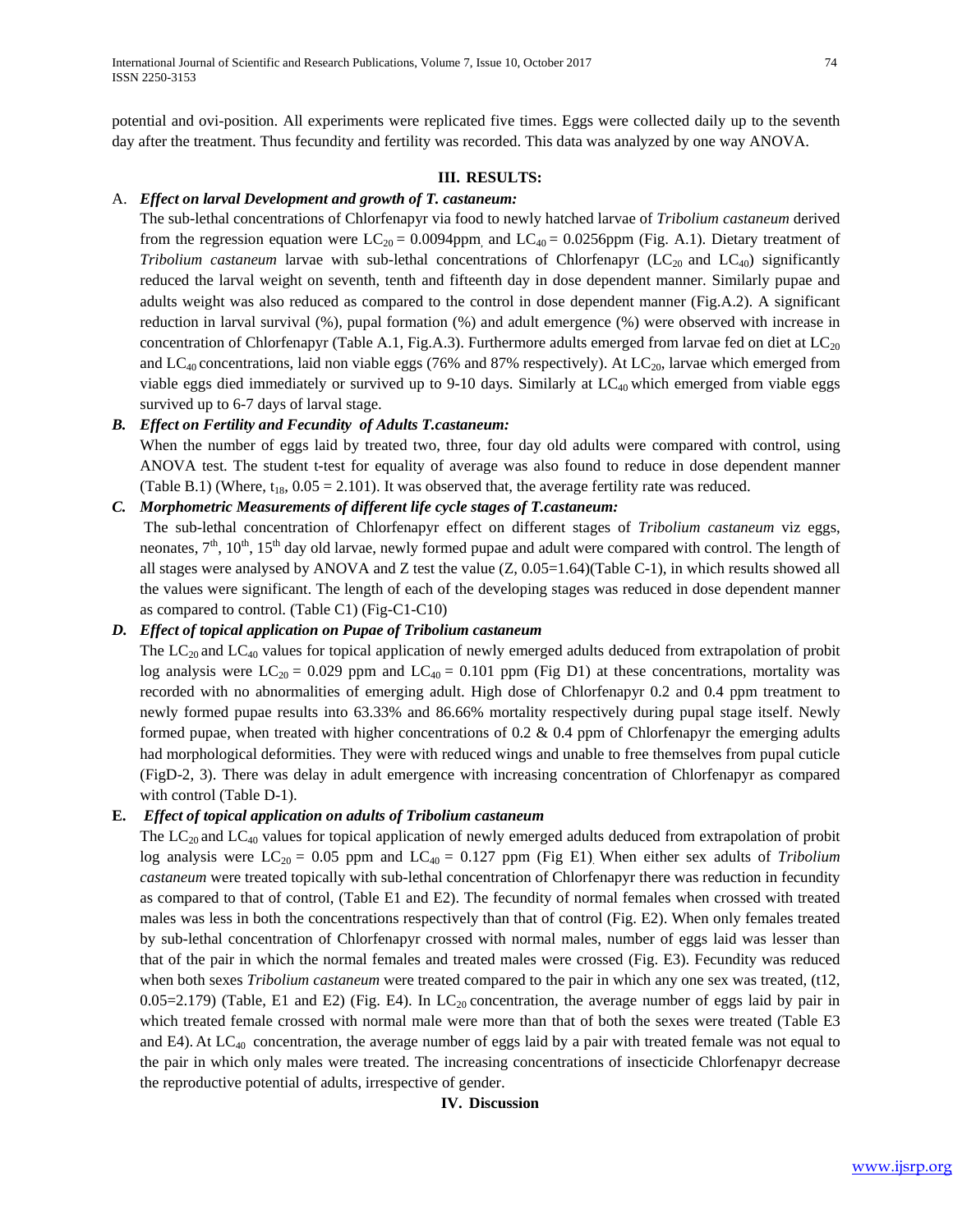Laboratory evaluation of sub-lethal concentrations LC<sub>20</sub> and LC<sub>40</sub> of Chlorfenapyr on different stages of *Tribolium castaneum* revealed that it affects the development and growth of the larvae. First instar of *Tribolium castaneum* treated with sub lethal concentration of Chlorfenapyr through diet showed retardation in growth by lowering the larval weight on 7th, 10th, 15th day development. Similar observations of reduction in weight of the larvae of *Tribolium castaneum* due to Flufenoxuron treatment was recorded [12]. The adult emergence was delayed by 5 to 6 days in  $LC_{20}$  and by 19 to 20 days in  $LC_{40}$  as compared to control. The adults emerged from both the concentrations laid non viable eggs, (76% for  $LC_{20}$  and 87% for  $LC_{40}$ ). Hatching from the remaining viable eggs resulted in 9 to 10 days larval survival in  $LC_{20}$  and 6 to7 days of larval survival in  $LC_{40}$ . Hatching failure of eggs laid by treated adults and the rise in larval mortality immediately after hatching and reduction in moulting stage formation was found in treated doses. This clearly indicates the ovicidal and larvaecidal effect of Chlorfenapyr on *Tribolium Castaneum.*

There was variability in response of adults *Tribolium castaneum* of different ages with respect to fecundity when fed on a diet treated with sub-lethal concentration of Chlorfenapyr. Our observations of dose dependent variability in fecundity was in agreement with those observed in lufenuron treated *T. Castaneum* [13]. All specific age adults like two, three, four day old adults showed a dose dependent effect. Therefore due to Chlorfenapyr insecticide the number of eggs laid by treated adults was reduced as compared to control.

Survival of *Tribolium castaneum* from the first instar larvae to adult, through each life cycle stage was definitely affected by Chlorfenapyr. This was irrespective of media of application, like via food or via topical application. The topical application as well as through food treatment of Chlorfenapyr produced marked decline in the number of viable eggs. Reproductive potential of *Tribolium castaneum*, indicated distinct variation due to Chlorfenapyr. Similar observations have been reported in the activity of 3 insect growth regulators for control of tortricids present in Tortino Region [14]. Ovicidal effect have also been reported in the females of *Carpophilys hemipterus* (L) it laid sterile eggs after exposure to benzoylphenylureas [15]. Thus we observed that the treatment of Chlorfenapyr, not only interfere with the normal development of *Tribolium castaneum*, but also affect the reproductive potential of the adults.Chlorfenapyr hampers the supply of energy which needed for all the metabolic activity, thus resulting in growth inhibition. It means this compound uncouples oxidative phosphorylation at the mitochondria, resulting in disruption of ATP production [16], and ultimately showed the effect on development and growth. The effect was on length and moulting of the life cycle stages as well. Larval instars treated by Chlorfenapyr, were found as growth inhibited. This is reflected by reduction in weight gain. It has also latent effect on egg hatchability. Similar observations were found in *Spodoptera Littoralis* (Lapidoptera: Noctuidae) of Lufenuron [17]. Therefore in the Morphometric measurements showed the length reduced due to Chlorfenapyr as compare to control.

In the present study the inability of the adults to free themselves from pupal covering, could be due to weakening of elytra by the Chlorfenapyr residue, as well as the wing deformities found in the topical application on pupae, similar observations were reported on, both *Tribolium castaneum* and *Tribolium confusum* on exposure to hydroprene [18]. The reduction in fecundity of treated females and reproductive potentials of males by topical treatment of sub-lethal concentrations of Chlorfenapyr, results in egg sterilization in treated females through disruption of oogenesis and by interference with spermatogenesis in males. Similar observations were made on Flufenoxuron treated *Tribolium castaneum* [11]. The present study reveals that sub-lethal concentration of Chlorfenapyr exhibit transovarial ovicidal activity. Chlorfenapyr affects insect through ingestion or by contact. Chlorfenapyr activates and uncouples oxidative phosphorylation by disrupting mitochondria. Therefore insects die as they are not able to create their own energy. The larvae or adults either would die or fail to develop further and fail to reproduce [10]. Thus Chlorfenapyr can be used in IPM programme to control the population of *Tribolium castaneum*.

#### **V. REFRENCES**

- 1. Zettler J.L. (1991) Pesticide resistance in *Tribolium castaneum* (Coleptera: Tenebrionidae) from flour mills in the United States. Journal of Economic Entomology 84, 763-767.
- 2. Rees D.P. (2004),Insects of stored products, CSIRO Publishing, Collingwood, vic, Australia,181
- 3. A.D. Aitken, (1975), Insect travellers, Volume-I. Coleoptera. Technical bulletin Ministry Agric. Fish. Food (No.3), P.191
- 4. Hussain A, Akram W, Khan FS.(1996). Determination of insecticide resistance in red flour beetle, *Tribolium castaneum* (Herbst) collected from Rawalpindi, Pakistan Entomologist. 8, 59-61.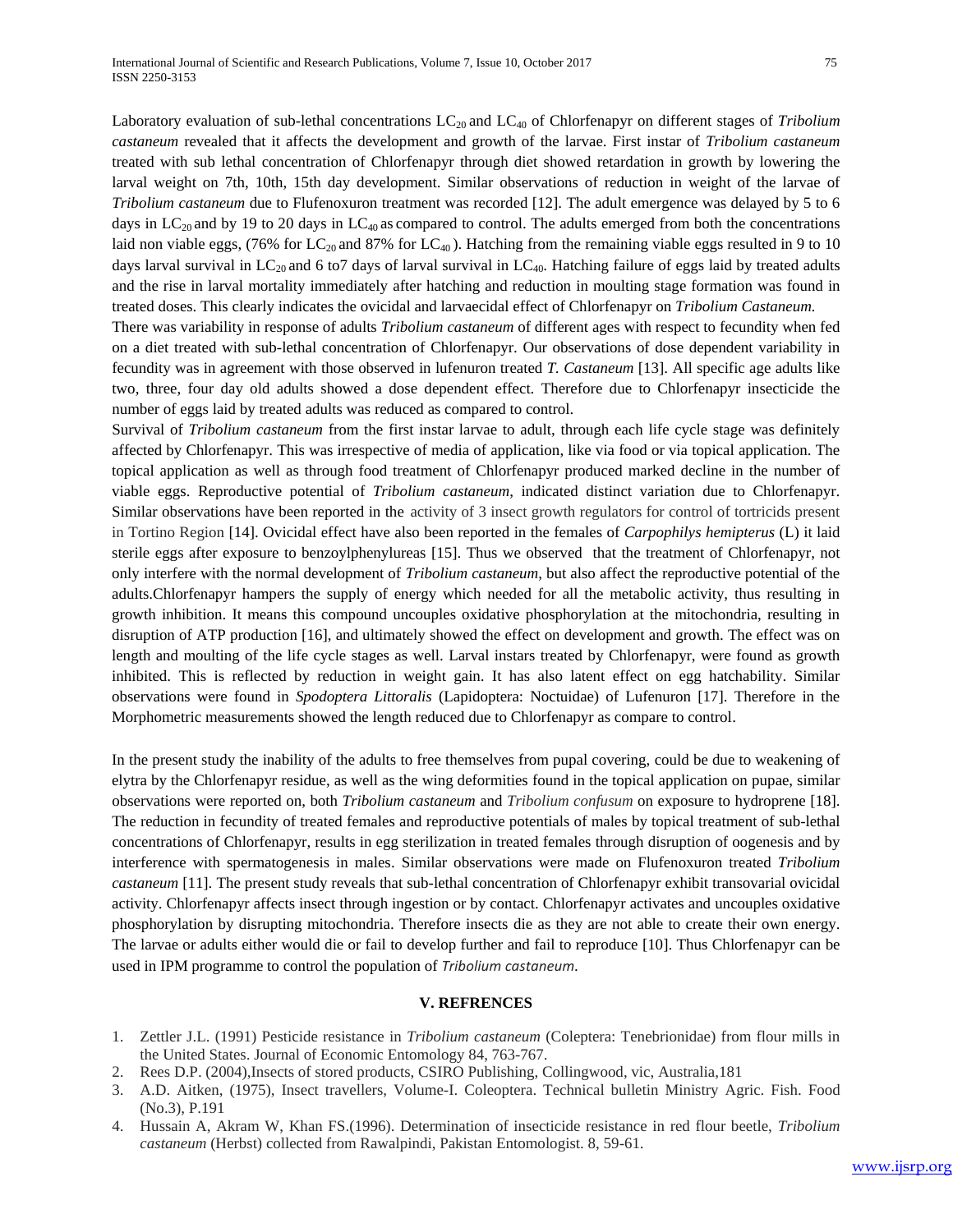- 5. Hodges RJ, Robinson R, Hall DR. (1996) Quinone contamination of de-husked rice by *Tribolium castaneum*, (Herbst) (Coleptera: Bostrichidae). Journal of Stored Product Research 32, 31-37
- 6. Campbell JF,Runnion C,2003 Patch exploitation by female red flour beetle, *Tribolium castaneum*, Journal of Insect Science 3,20-24
- 7. Sonleitner B., et al (1991). J. Biotechnol, 18, pp153-160.
- 8. Lis J.A., Pawel Lis, Dariusz J. Ziaja (2011) Comparative Studies on 12S and 16S mitochondrial rDNA sequences in Pentatomomorphan bugs (Hemiptera:Heteroptera:Pentatomomorpha),Nature Journal No44-73-91.
- 9. Zettler J L, Cuperus GW (1990).Pesticide resistance in *Tribolium castaneum* (Coleptera: Tenebrionidae) and Rhyzoperthadominca (Coleptera: Bostrichidae) in wheat. J.Econ.Entomol.83:1677-1681
- 10. Mc Lead et al, (2002), Toxicity, Persistence and Efficacy of spinosad Chlorfenapyr and Thiamethaxam on Egg plant when applied against egg plant Flea Beetle.
- 11. D.G.H.Halstead,(1963), External sex differences in stored Products Coleoptera, Article inn Bulletin of entomological research 54(01):119-134
- 12. S.G.Salokhe, J.K Pal, S.N.Mukharji (2003)"Effect of sub lethal concentrations of flufenoxuron on growth ,development and reproductive performance of *Tribolium castaneum* (Herbst) (Coleoptera: Tenebrionidae)";Invertebrate Reproduction and Development, 43:2,141-150
- 13. Manjit S. Arora ,S.G.Salokhe and S.N.Mukherjee (2007),Effect of lufenuron on growth, development, and reproductive performance of *Tribolium castaneum* (Herbst) (Coleoptera: Tenebrionidae) )";Invertebrate Reproduction and Development,
- 14. Ioriatti, C., Celaiti, M.Angeli, G and Mattedi, L (1993).The activity of 3 insect growth regulators for control of tortricids present in Tortino Region.Info.Fitopatol.43:45-49.
- 15. Ascher, K.R.S., Nemny, N.E., Blumerg, D.and Goldenberg, S. (1986).Egg-sterilizing effect 0f benzoylphenylureas via the adult stage of nitidulid beetle *Carpophilys hemipterus.*phytoparasitica14:87-192.
- 16. Kamaraju Raghavendra et al.(2011)Chlorfenapyr: a new insecticide with novel mode of action can control parathyroid resistant malaria vectors, Malaria Journal,**10**:16
- 17. Manal M.Adel, (2012), Lufenuron Impair the Chitin Synthesis and Development of *Spodoptera littoralis Bosid*  (Lepidoptera: Noctuidae), Journal of Applied Sciences Research,8(5):2766-2775.
- 18. Arthur, F.H. (2001), Susceptibility of last instar red flour beetle and confused flour beetle (Coleptera: Tenebrionidae) to hydroprene*. Journal of Economic Entomology 94(3), 772-779.*
- 19. *Abdel Fattah, H.M. and Khaled, A.S.* (*2008*).Morphological and biochemical disruption in development of *Tribolium castaneum* (Coleoptera: Tenebrionidae).J.Egypt. Acad. Soc. Environ. Develop. 8(3):1-9.
- 20. Rand GM,(2004), Fate and effects of the insecticide-miticide Chlorfenapyr in outdoor aquatic microcosms. Ecotoxicol Environ Safe, 58:50-60.
- 21. AHM Kamaruzzaman,(2006)Morphological abnormalities in *Tribolium castaneum* (Herbst) and *Tribolium confusum* Duval due to cyromazine and pirimiphos-methyl treatments alone or in combination ,ISJ 3:97-102
- 22. Ajayi FA, Rahman SA (2006) Susceptibility of some stable processed meals to red flour beetle, *Tribolium castaneum (Herbst)* (Coleoptera: Tenebrionidae) Pak. J. Biol.Sci.9 (9) : 1744-1748.
- 23. Arianne Fabres, Janaina de Campos Macedo da Silva (2014) Camparative performance of the red flour beetle *Tribolium castaneum* (Coleoptera: Tenebrionidae) on different plants diets.
- 24. M.Bhubaneshwari, and N.Victoria Devi, (2015) "Biology of Rust-Red Flour Bdeeetle, *Tribolium castaneum* (Herbst)(Tenebrionidae: Coleoptera)." *Biological forum* -*Indian Journal of Entomology* 7(1) :12-15.
- 25. Fischer K, Fiedler K.(2001).Egg mass variation in the butterfly *Lycaenahippothoe:* more small or fewer large eggs Population Ecoloy 43:105-109.
- 26. Garcia-Barros E. (2000), Body size, egg size, and their interspecific relationships with ecological and life history traits in butterflies (Lepidoptera: Papilionoidea, Hesperiodea). Biological journal of the Linnean Society 70: 251-284.
- 27. Makeri H.K., Mikai VA, NokJA (2007), Effect of topical application of neem seed (*Azadirachta indica*) extract on sheep infested with *Amblyommavariegatun* Afr. J. Biotechnol. 6(20): 2324-2327
- 28. Mathews, G.A. (1993). Insecticide application in stores. In: application technology for protection (Eds. Math Mathewsews, G.A. Hislop, E.C.) CAB International, Wallingford, UK, pp.305-315.
- 29. Ming QL, Cheng C (2012) Influence of nutrition on male development ad reproduction in *Tribolium castaneum* J Econ Entomol 105:1471-1476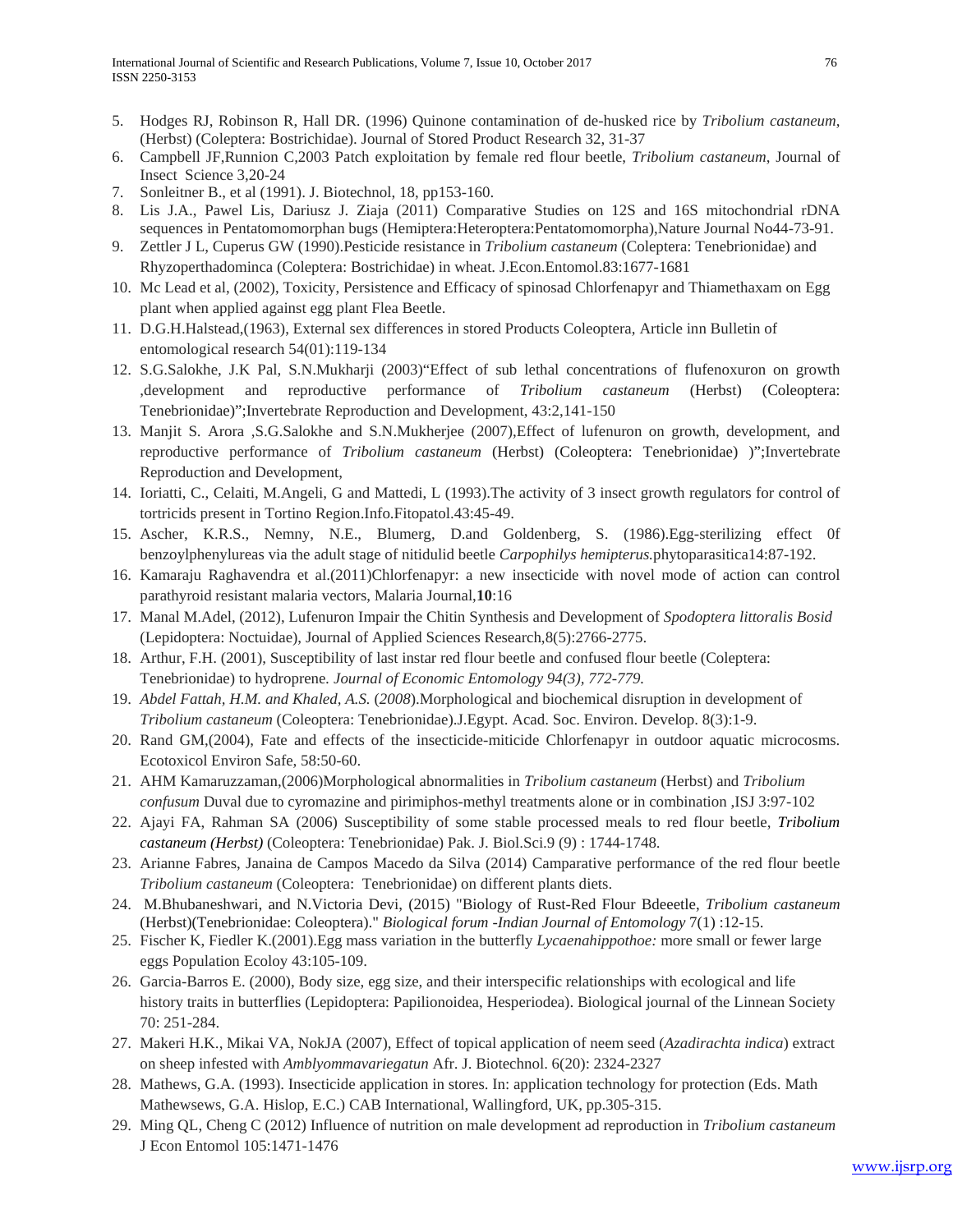- 30. Rajendran S.(2000) Inhibition of hatching of *Tribolium castaneum* by Phospine. J.Stored Prod Res 36:101-106
- 31. Reynolds J M.(1994).The biology of *Tribolium destructor* Uytt. I. Some effects of fertilization and food factors on fecundity and fertility. Annals of Applied Biology 31:132-142.
- 32. Speirs J., Zettler L. (1969).Toxicity of three organophosphorus compounds pyrethrins to malathion –resistant *Tribolium castaneum* (Herbst) (Coleoptera: Tenebrionidae). Journal of Stored Products Research, 4,279-283.
- 33. Thomas, P.J. and Bhatnagar (1968) Thomas P.L., Use of juvenile hormone analogue as insecticide for pests of stored grain, Nature, 219-224.
- 34. Upadhayay R.K. and Jaiswal, G(2007). Evaluation of biological activities of *Piper nigrum* oil against *Tribolium castaneum*. Bull. Insectol 60, 57-61.
- 35. Wade M.J, Shuster SM, Stevens L., (1996). Inbreeding: its effect on response to selection for pupal weight and the heritable variance in fitness in the flour beetle, *Tribolium castaneum.* Evolution50:723-733.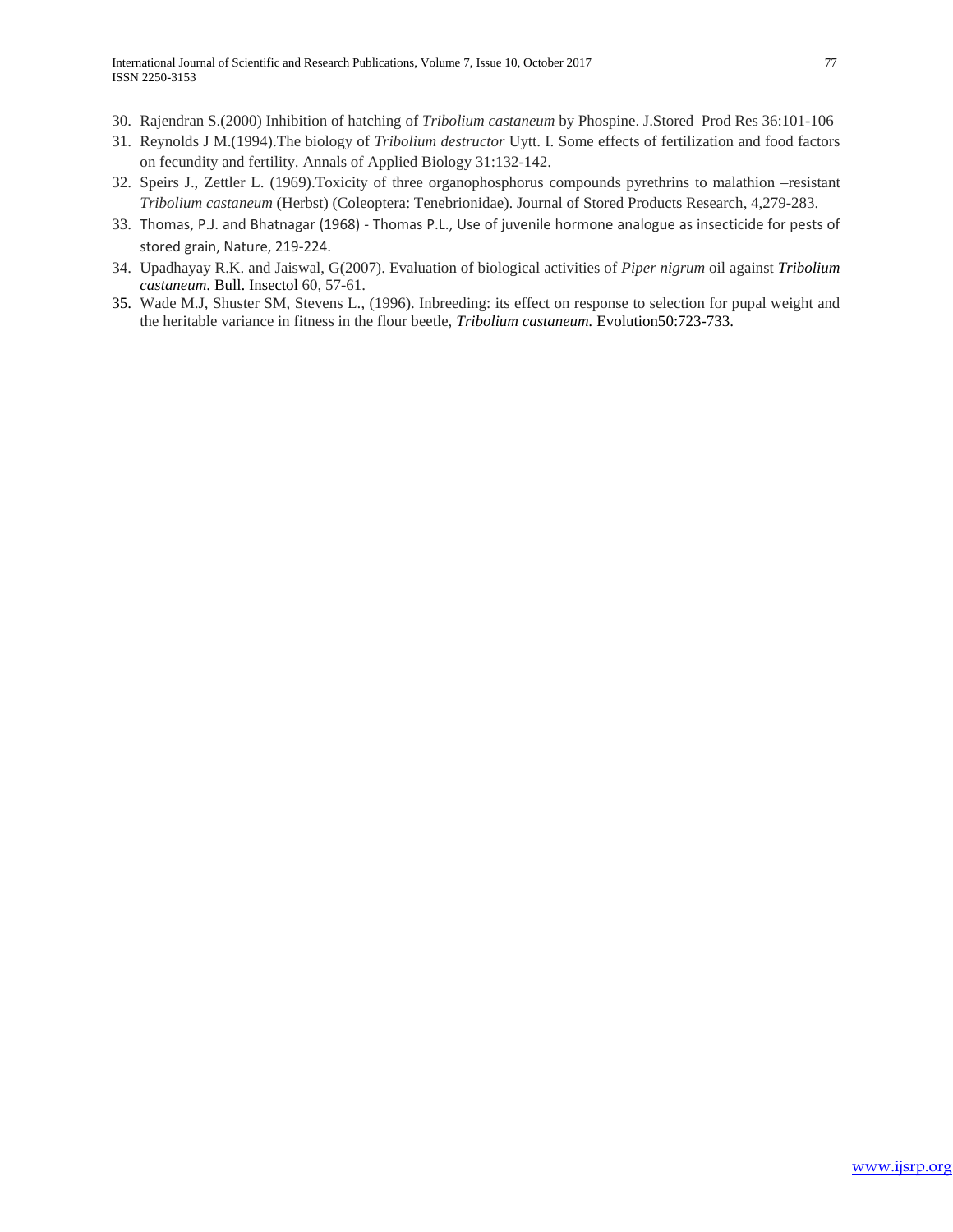

**Fig.A.1 Regression graph of dose response of Chlorfenapyr via food on first instar larvae of** *T.castaneum* 

| Table A-1 Effect of sub lethal concentration of Chlorfenapyr on development and growth of T.castaneum |  |  |
|-------------------------------------------------------------------------------------------------------|--|--|
|                                                                                                       |  |  |

| Dose                                        | % Larval<br>survival $X +$<br>SE(X) | % pupation<br>$X + SE(X)$ | Pupal<br>Weight | pupation<br>(Days)<br>$X +$<br>SE(X) | % adult<br>emergence<br>$X + SE(X)$ | Adult<br>weight | Time taken for<br>adult<br>emergence<br>$(Days) X + SE(X)$ |
|---------------------------------------------|-------------------------------------|---------------------------|-----------------|--------------------------------------|-------------------------------------|-----------------|------------------------------------------------------------|
| 0.00                                        | $94 + 1.56$                         | $92 + 1.47$               | $31.4 + 2.77$   | $18 + 1.24$                          | $90 + 1.24$                         | $26 + 4.02$     | $25 + 1.2$                                                 |
| $LC_{20}$                                   | $74 + 0.96*$                        | $68 + 1.92$ *             | $27.3 + 1.61$   | $24.2 + 1.03$                        | $64 + 2.0*$                         | $18 + 1.52$     | $30.2 + 1.03$                                              |
| $LC_{40}$                                   | $56 + 0.96$ *                       | $52 + 1.47$ *             | $20.9 + 1.78$   | $30.2 + 2.96$                        | $50 + 1.75$ *                       | $13.86 + 1.89$  | $44.2 + 2.38$                                              |
| * Significance at 5% level of significance. |                                     |                           |                 |                                      |                                     |                 |                                                            |







**Fig.A.3 Average survival rate of larvae, Pupae and adult of** *Tribolium castaneum* **in control and Chlorfenapyr**  treated  $(LC_{20}$  and  $LC_{40})$ .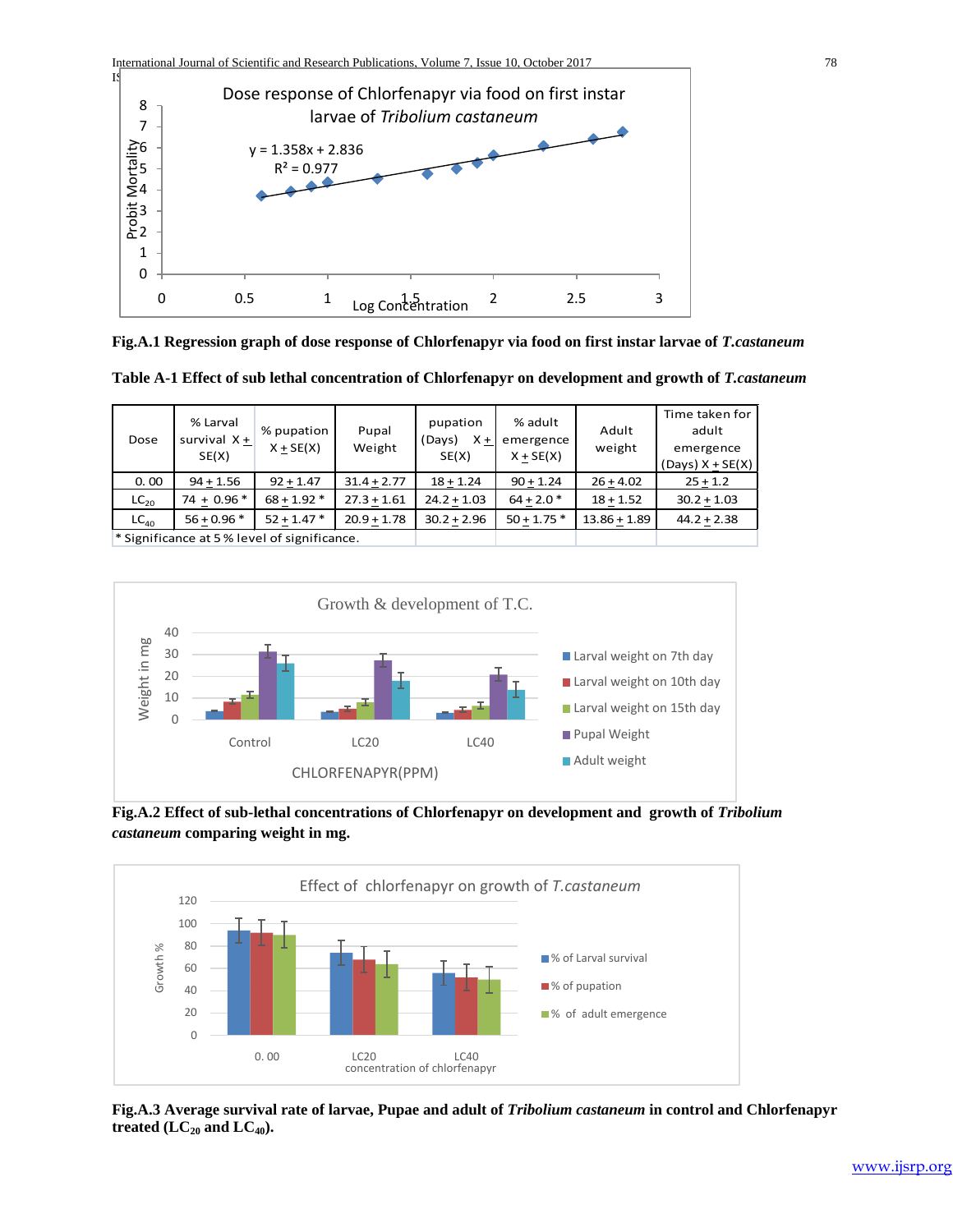# **Table B.1 Effect of sub-lethal concentrations of Chlorfenapyr on fertility and fecundity of adults of different ages of** *T. castaneum*

 $\mu$ 1= average no, of eggs laid by insect(Control)

 $\mu$ 2= average no, of eggs laid by insect(LC20)

 $\mu$ 3= average no, of eggs laid by insect(LC<sub>40</sub>)

|                                                    | Different age of insects  |                           |                           |  |
|----------------------------------------------------|---------------------------|---------------------------|---------------------------|--|
| To test                                            | 2 days old<br>adult       | 3 days old<br>adult       | 4 days old<br>adult       |  |
| Ho: $\mu$ 1= $\mu$ 2 against H1: $\mu$ 1 > $\mu$ 2 | 2.546818                  | 7.223649                  | 14.21557                  |  |
| Ho: $\mu$ 1= $\mu$ 3 against H1: $\mu$ 1 > $\mu$ 3 | 3.925679                  | 10.47855                  | 18.3553                   |  |
| Ho: $\mu$ 2= $\mu$ 3 against H1: $\mu$ 2 > $\mu$ 3 | 2.13809                   | 3.628247                  | 8.142857                  |  |
| Conclusion                                         | $\mu$ 1> $\mu$ 2> $\mu$ 3 | $\mu$ 1> $\mu$ 2> $\mu$ 3 | $\mu$ 1> $\mu$ 2> $\mu$ 3 |  |

t18,0.05= 2.101

All values are significant.

**Table C.1 Morphological measurement of different stages of** *Tribolium castaneum* **control and Chlorfenapyr treated (LC20, LC40 via Food)**

 $\mu$ 1= average length for control

 $\mu$ 2= average length for LC<sub>20</sub>

 $\mu$ 3= average length for LC<sub>40</sub>

|                  | Different stages of Tribolium castaneum |            |                                                            |                           |                           |                           |                           |
|------------------|-----------------------------------------|------------|------------------------------------------------------------|---------------------------|---------------------------|---------------------------|---------------------------|
|                  |                                         | 1st instar |                                                            |                           |                           |                           |                           |
| Average          |                                         | Larvae     | 7 day                                                      | $10$ day                  | $15$ day                  | Pupae                     | Adult                     |
| Length           | Eggs                                    | (2Day old) | Larvae                                                     | Larvae                    | Larvae                    | Length                    | Length                    |
| $\mu$ 1- $\mu$ 2 | 25.87652                                | 26.50293   | 8.048299                                                   | 48.62107                  | 181.5159                  | 12.42298                  | 14.61627                  |
| $\mu$ 1- $\mu$ 3 | 34.4424                                 | 43.28499   | 59.425                                                     | 112.273                   | 49.68933                  | 22.68223                  | 29.08403                  |
| $\mu$ 2- $\mu$ 3 | 8.127949                                | 23.11146   | $-0.4505$                                                  | 9.540551                  | 10.67078                  | 6.997114                  | 14.95668                  |
| Conclusion       | $\mu$ 1> $\mu$ 2> $\mu$ 3               | µ1>µ2>µ3   | $\mu$ 1> $\mu$ 2,<br>$\mu$ 1> $\mu$ 3,<br>$\mu$ 2= $\mu$ 3 | $\mu$ 1> $\mu$ 2> $\mu$ 3 | $\mu$ 1> $\mu$ 2> $\mu$ 3 | $\mu$ 1> $\mu$ 2> $\mu$ 3 | $\mu$ 1> $\mu$ 2> $\mu$ 3 |

 $Z_{0.05} = 1.64$ 

All values are significant except  $(\mu 2-\mu 3)$  for 7 days Larvae.

Comparative figures of lengths *T.castaneum*, treated by via food

dose given topically to newly emerge adult, figures of F2generation.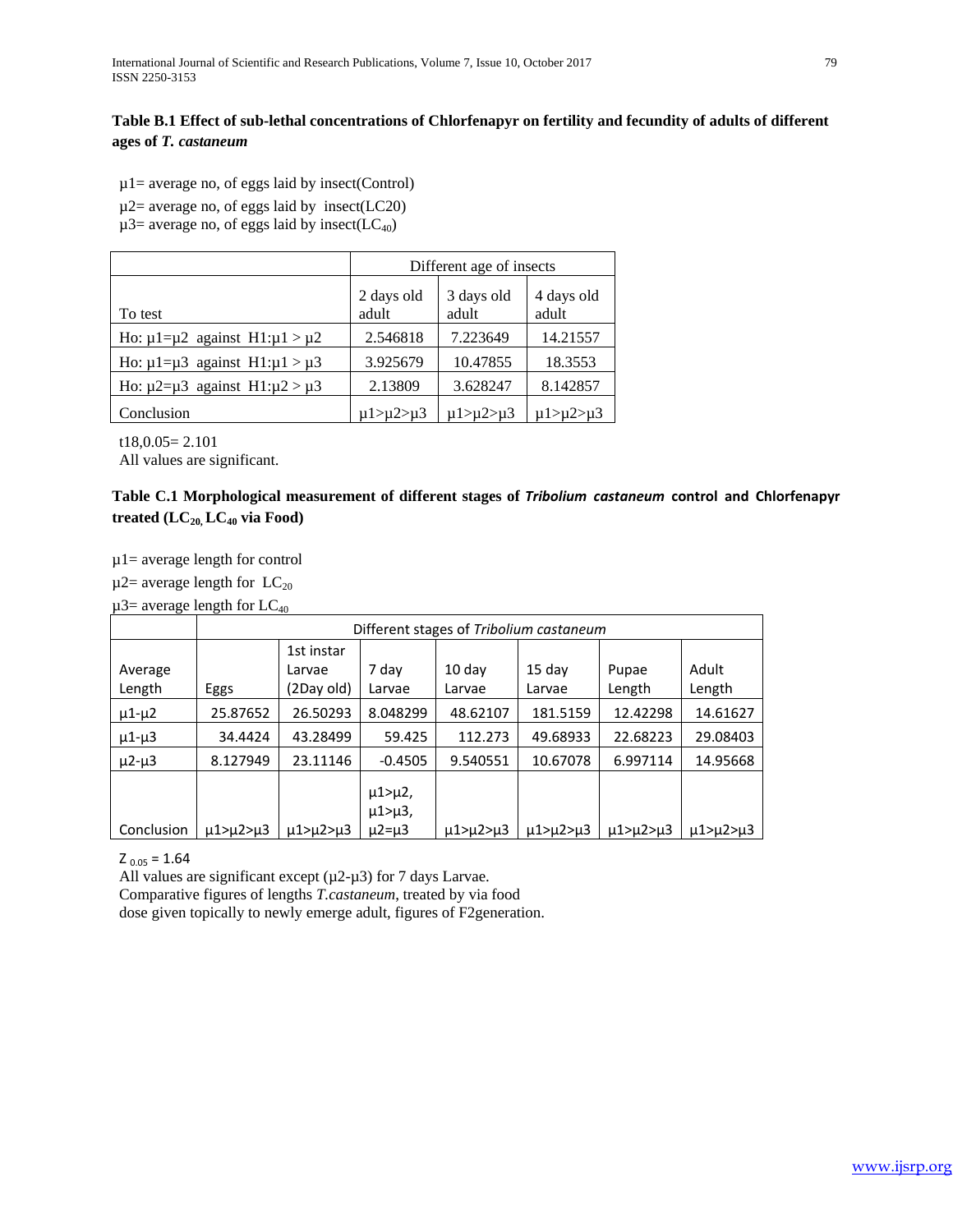





**Figure C-1 (I to VIII) –Variation in lengths of life cycle stages of** *Tribolium castaneum* **due to Chlorfenapyr treatment.**

- **(A) -Control,**
- $(B)$  -LC<sub>20</sub>,
- $(C)$  -LC<sub>40</sub>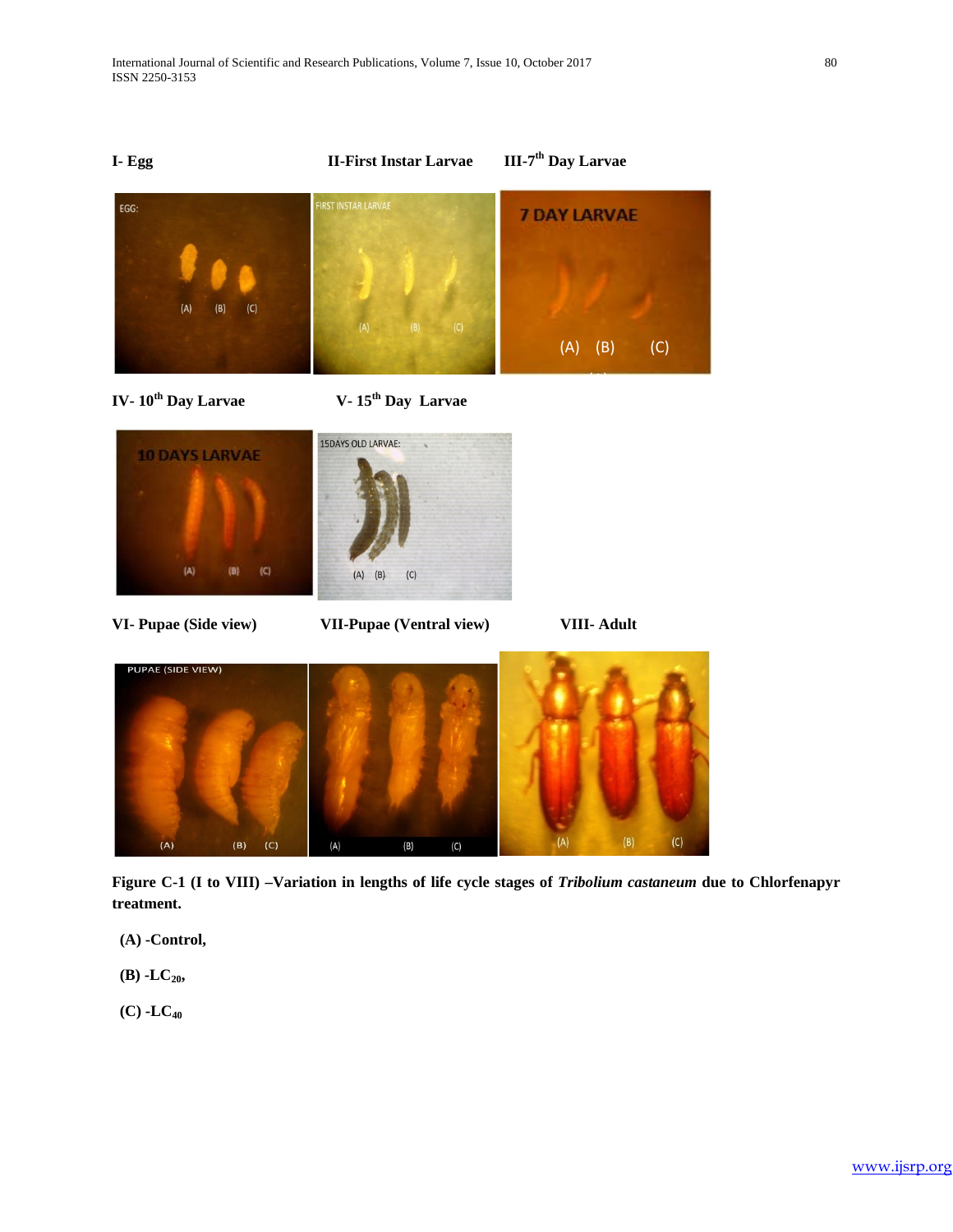International Journal of Scientific and Research Publications, Volume 7, Issue 10, October 2017 81 ISSN 2250-3153



**Figure.C-9 Comparative Lengths of life cycle stages of** *Tribolium castaneum* **of**



Control and Chlorfenapyr treated  $(LC_{20}$ , and  $LC_{40})$ .

**Fig-C10 Comparative Lengths of life cycle stages of** *Tribolium castaneum* **of**

Control and Chlorfenapyr treated (LC<sub>20,</sub> and LC<sub>40</sub>).



**Figure : D-1 Regression graph of dose response of Chlorfenapyr via Topical application on Pupae**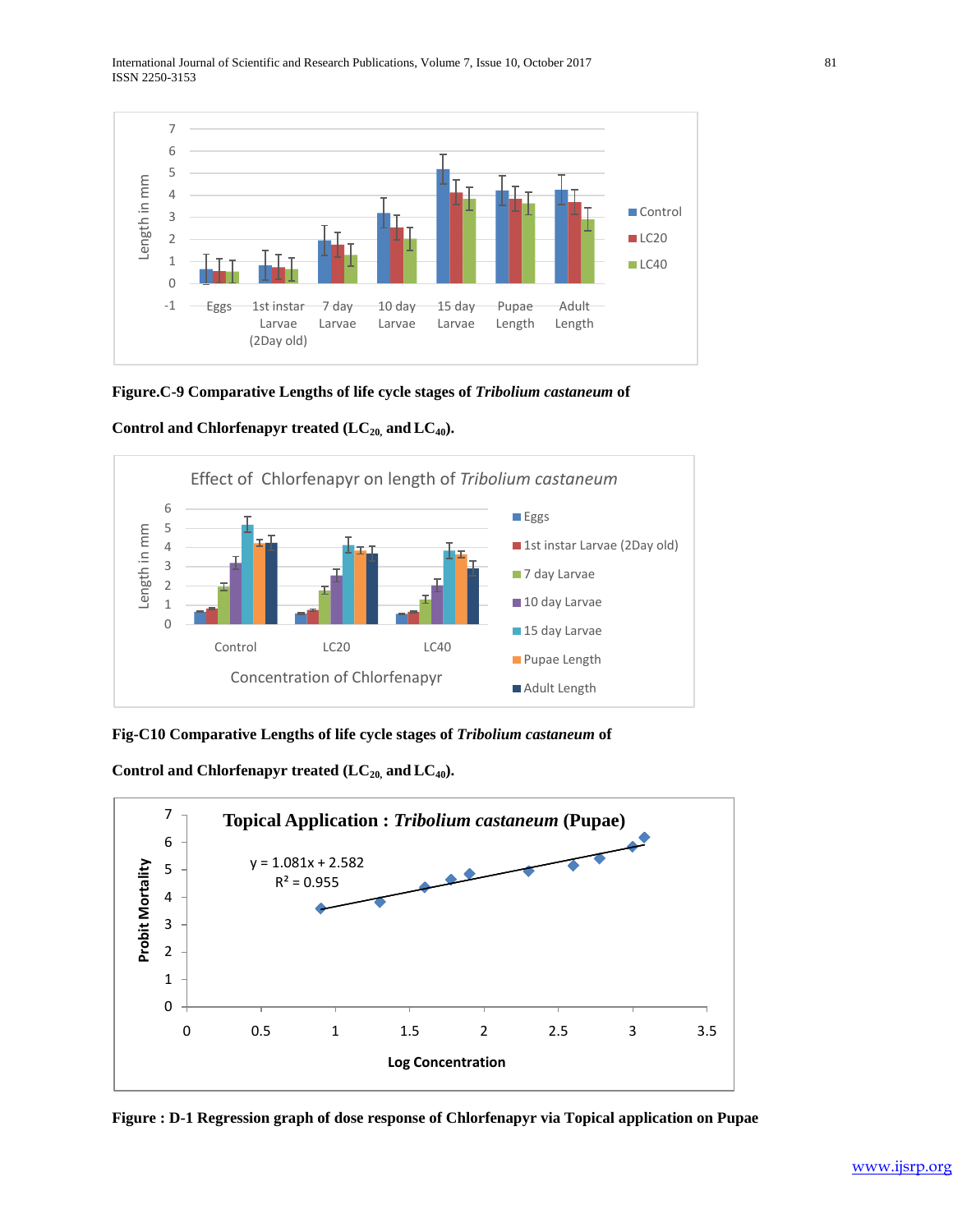# *Tribolium castaneum*



**Fig D, 2 Abnormal wings formed in adult due to Fig D, 3- Pupal-adult intermediate with topical treatment of pupae (at 0.2 ppm concentration) incomplete shedding of pupal case due to topical** 



**treatment of pupae (at 0.4 ppm concentration)** 

| <b>Concentration</b><br>(ppm)               | <b>Control</b> | $LC_{20}$ | $LC_{40}$ | 0.2    | 0.4   |
|---------------------------------------------|----------------|-----------|-----------|--------|-------|
| % Mortality                                 | $_{0}$         | 20        | 40        | 63.33  | 86.66 |
| Time taken for adult<br>emergence (in days) | $3-4$          | $6 - 7$   | $7 - 8$   | $9-10$ | 11-12 |
| Normal adults out of<br>survived $(\%)$     | 100%           | 100%      | 100%      | 27.27% | 0%    |
| Abnormal adults out<br>of survived $(\% )$  |                | 0         | 0         | 72.70% | 100%  |

**Table D1 – Effect of Topical application on Pupae** 



**Fig. : E-1 Regression graph of dose response of Chlorfenapyr via Topical Application on adult** *Tribolium castaneum*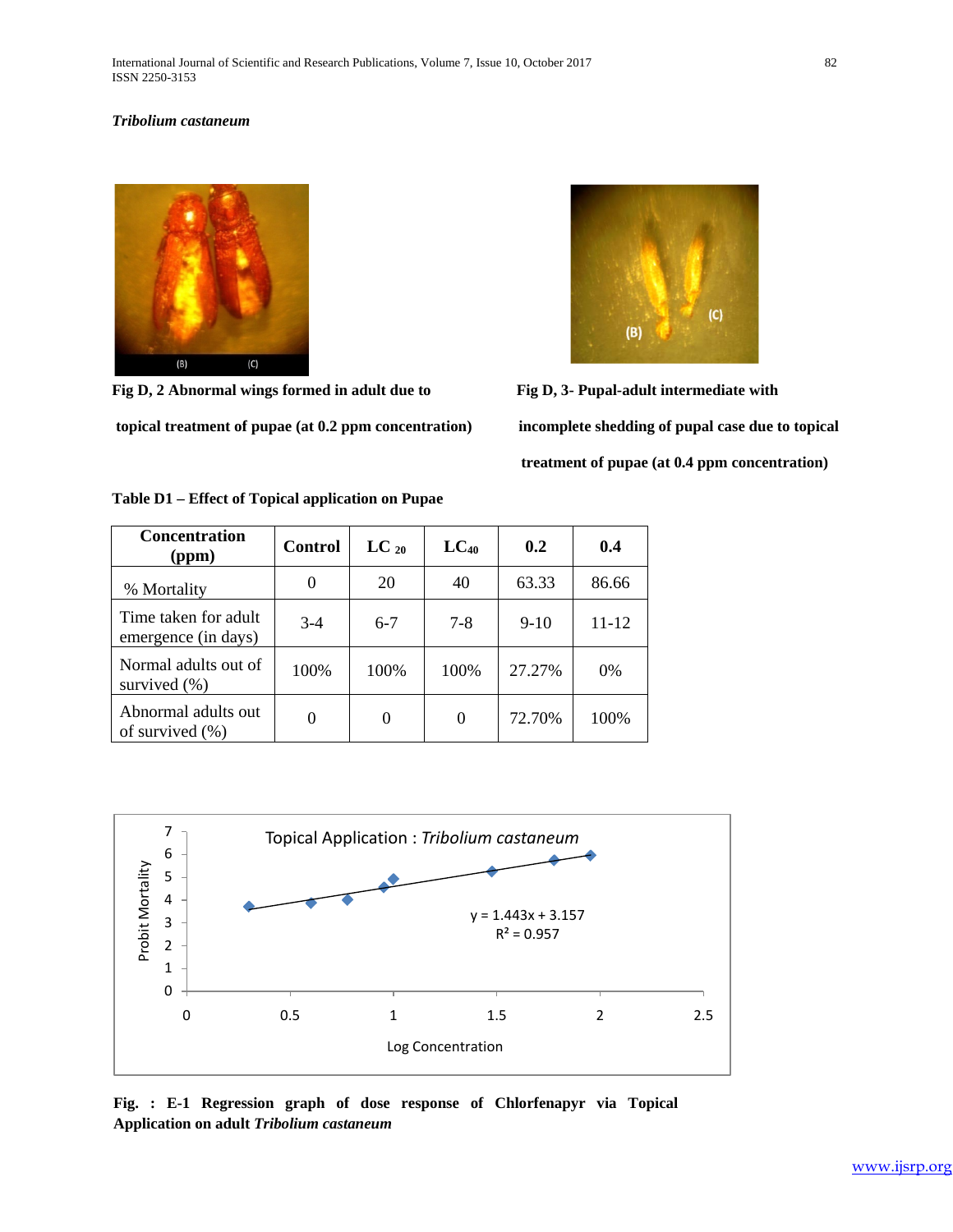International Journal of Scientific and Research Publications, Volume 7, Issue 10, October 2017 83 ISSN 2250-3153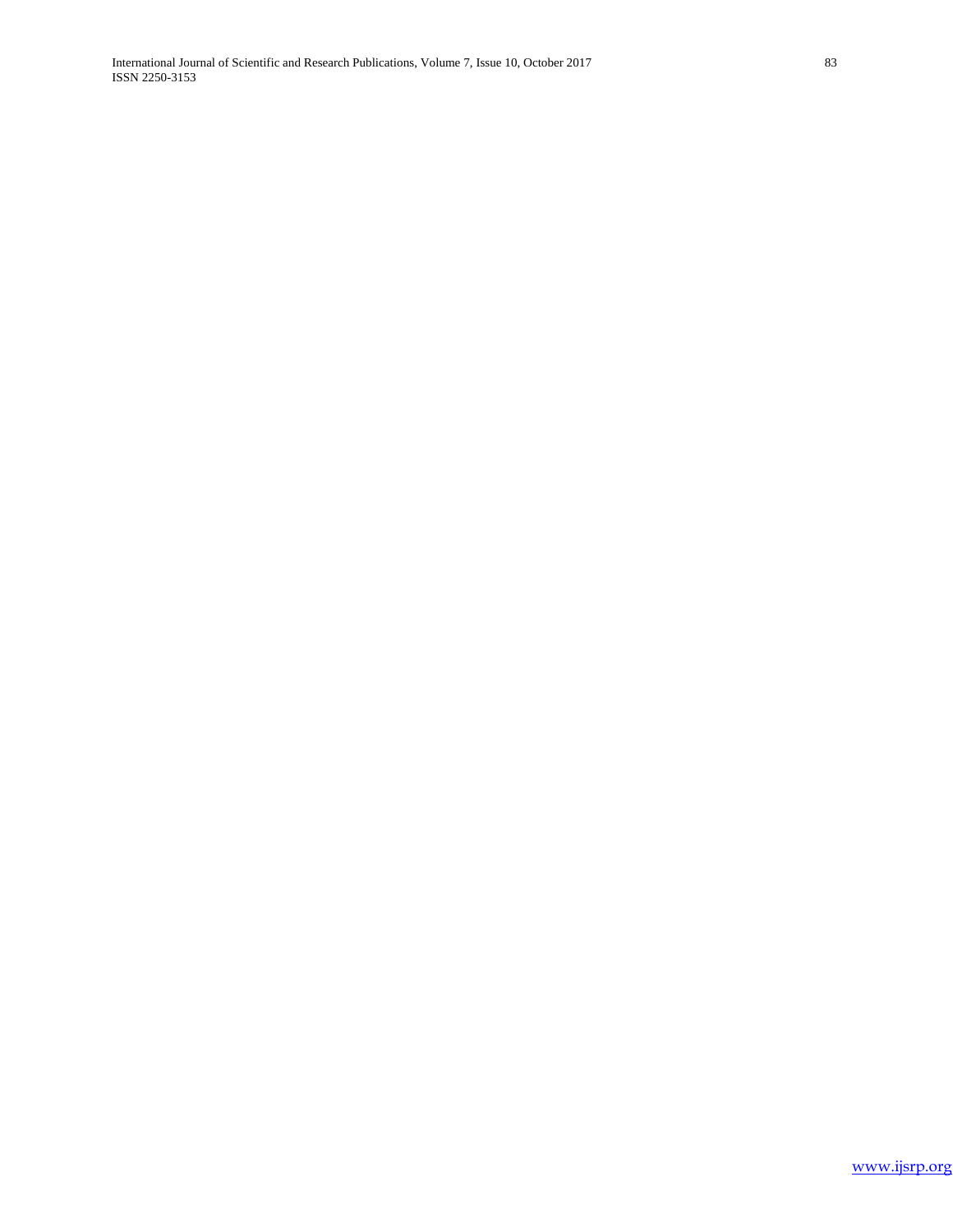| <b>Chlorfenapyr</b><br>Dose in ppm | Normal Male X<br>Normal Female<br>$(\mu 1)$ | <b>Treated Male X</b><br>Normal female<br>$(\mu 2)$ | Treated female X<br>Normal male<br>(u3) | <b>Treated Male X</b><br>Treated female<br>$(\mu 4)$ |
|------------------------------------|---------------------------------------------|-----------------------------------------------------|-----------------------------------------|------------------------------------------------------|
| $LC_{20}$                          | 71.2+1.77904                                | $40.6 + 1.4026$                                     | $24.6 + 1.0545$                         | $17.4 + 1.5476$                                      |
| LC <sub>40</sub>                   | 71.2+1.77904                                | $30.4 + 2.1292$                                     | $21.2 + 2.2081$                         | $10.8 + 3.4233$                                      |

**Table : E-1 Effect of Topical application of Chlorfenapyr on fecundity of adult** *Tribolium castaneum* **:**

 $\mu$ 1= average no, of eggs laid by Normal male X Normal female

µ2= average no, of eggs laid by Treated Male X Normal female

µ3= average no, of eggs laid by Treated female X Normal male

µ4= average no, of eggs laid by Treated Male X Treated female

## **Table : E-2 ANOVA Conclusion**

|                                                    | Egg laying by $LC_{20}$ treated                                | Egg laying by $LC_{40}$ treated                      |
|----------------------------------------------------|----------------------------------------------------------------|------------------------------------------------------|
| To test                                            | pair                                                           | pair                                                 |
| Ho: $\mu$ 1= $\mu$ 2 against H1: $\mu$ 1 > $\mu$ 2 | 4.719436                                                       | 6.04461                                              |
| Ho: $\mu$ 1= $\mu$ 3 against H1: $\mu$ 1 > $\mu$ 3 | 6.592873                                                       | 8.257228                                             |
| Ho: $\mu$ 1= $\mu$ 4 against H1: $\mu$ 1 > $\mu$ 4 | 9.2014                                                         | 10.38912                                             |
| Ho: $\mu$ 2= $\mu$ 3 against H1: $\mu$ 2 > $\mu$ 3 | 2.862014                                                       | 1.985047                                             |
| Ho: $\mu$ 2= $\mu$ 4 against H1: $\mu$ 2 > $\mu$ 4 | 5.896611                                                       | 4.543013                                             |
| Ho: $\mu$ 3= $\mu$ 4 against H1: $\mu$ 3 > $\mu$ 4 | 1.488417                                                       | 3.335802                                             |
|                                                    | $\mu$ 1> $\mu$ 2> $\mu$ 3, $\mu$ 1> $\mu$ 4, $\mu$ 2> $\mu$ 4, | $\mu$ 1> $\mu$ 2> $\mu$ 4, $\mu$ 2> $\mu$ 4, $\mu$ 3 |
| Conclusion                                         | $\mu$ 3 = $\mu$ 4                                              | $> \mu 4$ , $\mu 2 = \mu 3$                          |

 $t_{12,0.05} = 2.179$ 

All values are significant except for hypothesis Ho:  $\mu$ 3= $\mu$ 4 against H1: $\mu$ 3 >  $\mu$ 4 for egg laying for LC<sub>20</sub> and Ho:  $\mu$ 2= $\mu$ 3 against H1: $\mu$ 2 >  $\mu$ 3 for egg laying for LC<sub>40</sub>.